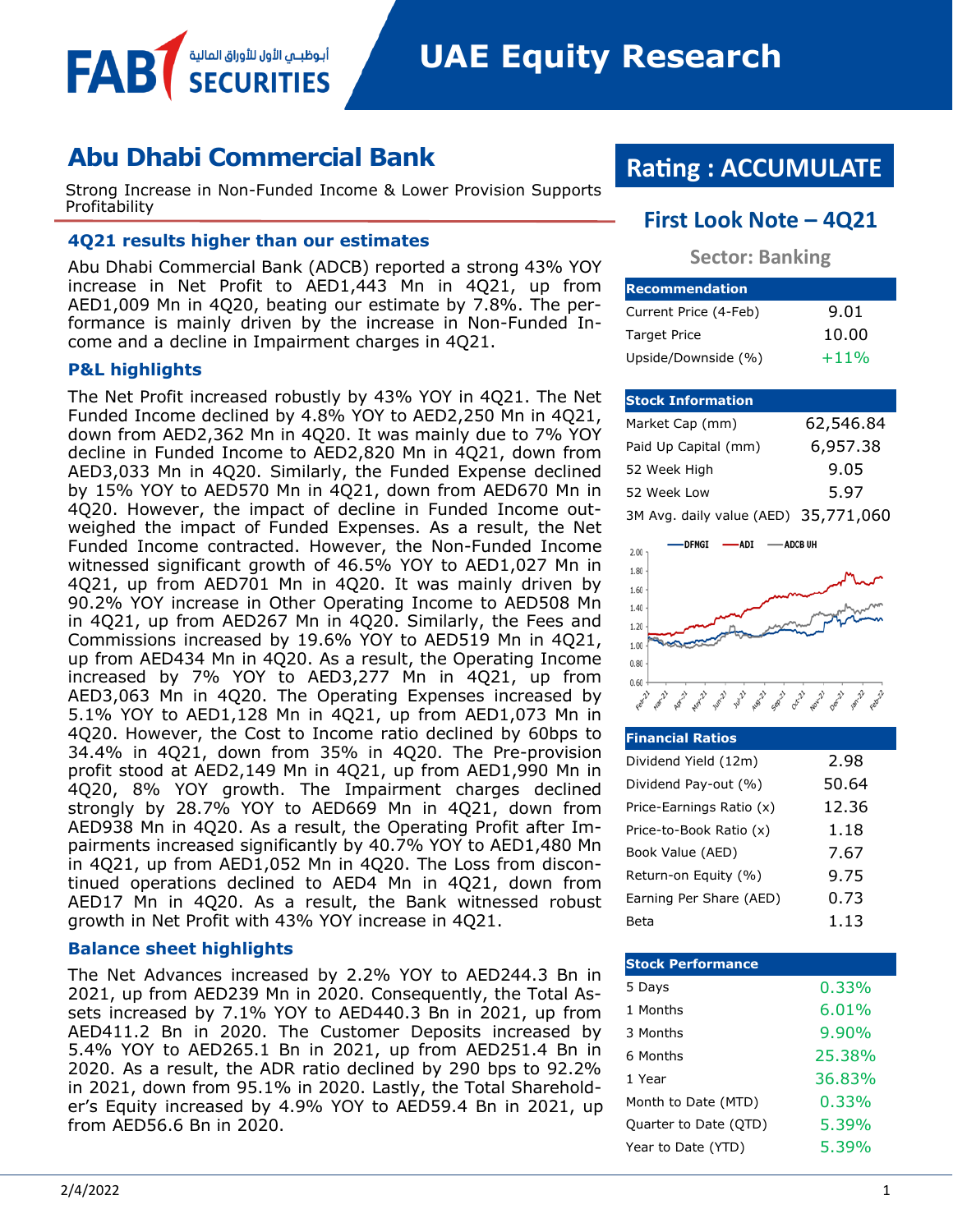# أبوظبـي الأول للأوراق المالية<br>SECURITIES **FAB**

## **Target price and rating**

We maintain our ACCUMULATE rating on ADCB, with a target price of AED10.00. Abu Dhabi Commercial Bank witnessed strong growth in Net Profit by 38% YOY to AED5,241 Mn in 2021, up from AED3,806 Mn in 2020. It was mainly driven by 26.3% YOY growth in Non-Funded Income to AED3,396 Mn in 2021, up from AED2,688 Mn in 2020. The Operating Expenses declined by 5.9% YOY to AED4,257 Mn in 2021, down from AED4,526 Mn in 2020. The Bank exceeded it's cost synergy target for 2021 and improved it's operating model. As a result, the Cost to Income ratio improved by 157 bps to 34.7% in 2021, up from 36.3% in 2020. Lastly, the Impairment charges declined strongly by 33.7% YOY to AED2,646 Mn in 2021, down from AED3,993 Mn in 2020. The provisioning recorded was mainly attributable to NMC, Finablr and others. Additionally, despite the low interest rate environment, the Bank managed to increase its performance due to synergies and low cost of risk. The Interest Expenses declined strongly by 47.3% YOY to AED2,258 Mn in 2021, down from AED4,282 Mn in 2020. The Net Funded Income declined by 9.4% YOY to AED8,864 Mn in 2021, down from AED9,783 Mn in 2020. It was mainly due to low benchmark interest rates. The Non-Funded Income increased strongly by 26.3% YOY to AED3,396 Mn in 2021, up from AED2,688 Mn in 2020. It was driven by robust growth in Fees and Commissions and Other Operating Income in 2021. The Non-Funded Income comprises of 28% of the Operating Income in 2021. The Fees and Commissions Income comprises of card fees which grew by 50% YOY, due to improvement in consumer sentiment. The loan processing fees increased by 27% YOY in 2021. The Bank reported a AED166 Mn gain on acquisition of mortgage portfolio from Abu Dhabi Finance (ADF) in 2021. The Net Trading Income also positively impacted the performance and improved by 22% YOY due to higher FX and Derivative Income in 2021. The Bank's realized synergies are consistently high since 2020, with a 19% jump from target synergies. Around AED1.2 Bn synergies were realized that are well above the target level for 2021. They are mainly cost related.

The Total Assets increased by 7.1% YOY to AED440.3 Bn in 2021. It was driven by increase in Investment Securities and Loans to banks that were up by 9% and 94% respectively. The Bank is focused on rebalancing the loan portfolio by increase in lending activity to GREs and limit it's exposure to real estate. The Net Loans mainly comprise of Wholesale banking and Consumer Banking. In line with it's strategy, the Bank reduced investments in Real estate and increased Government and PSE investments. Around AED40 Bn in loan was granted to targeted economic sectors, as per the 5 year strategy. The Real estate exposure reduced to 24% in 2021, down from 29% in 2020. The current exposure is well diversified with LTV ratio of 80%. The Bank has maintained it's support to the SMEs with AED3.9 Bn for the sector as financing through the pandemic. The ADF acquisition of AED1.077 Bn is also reflected in the mortgage loan book. The Total liabilities are dominated by Customer Deposits with 70% concentration. The Customer Deposits grew by 5.4% YOY to AED265.1 Bn in 2021, up from AED251.4 Bn in 2020. Around 58% of the Total Deposits are CASA deposits and the balance are Time Deposits. The CASA deposits increased by AED25.5 Bn to 58% of the Total in 2021, up from 51% in 2020. Both Retail and Wholesale CASA deposits grew in 2021. The Liquidity Coverage Ratio declined to 124.1% in 2021, down from 156.8% in 2020. However, it is well above UAE CB requirement of 70%. The Liquidity ratio has remained stable at 31.2% in 2021. The Capital Adequacy ratio declined from 16.61% in 2020 to 15.97% in 2021. It was mainly due to increase in Risk Weighted Assets in 2021. Regarding the NMC restructure, the Bank is likely to receive exit instruments of around 38% of the USD2.25 Bn facility. As a result, the provisions regarding NMC are revised at AED1.142 Bn as of 2021. The Bank mainly has two subsidiaries, ADCB Egypt and Al Hilal bank. ADCB Egypt has demonstrated strong performance with Net profit up by 32% YOY. Similarly, Net Loans and Deposits increased by 28% and 42% respectively. Al Hilal bank is focused to be a fully digital shariah-complaint bank and has witnessed significant growth in its digital metrics.

The Board of Directors proposed AED2.574 Bn in cash dividends or AED0.37 per share that is subject to shareholder approval. The payout ratio is stable at 49% in 2021. Moreover, the Bank plans to increase the payout to 50% in the medium term. Therefore, based on our analysis above, we assign a ACCUMULATE rating.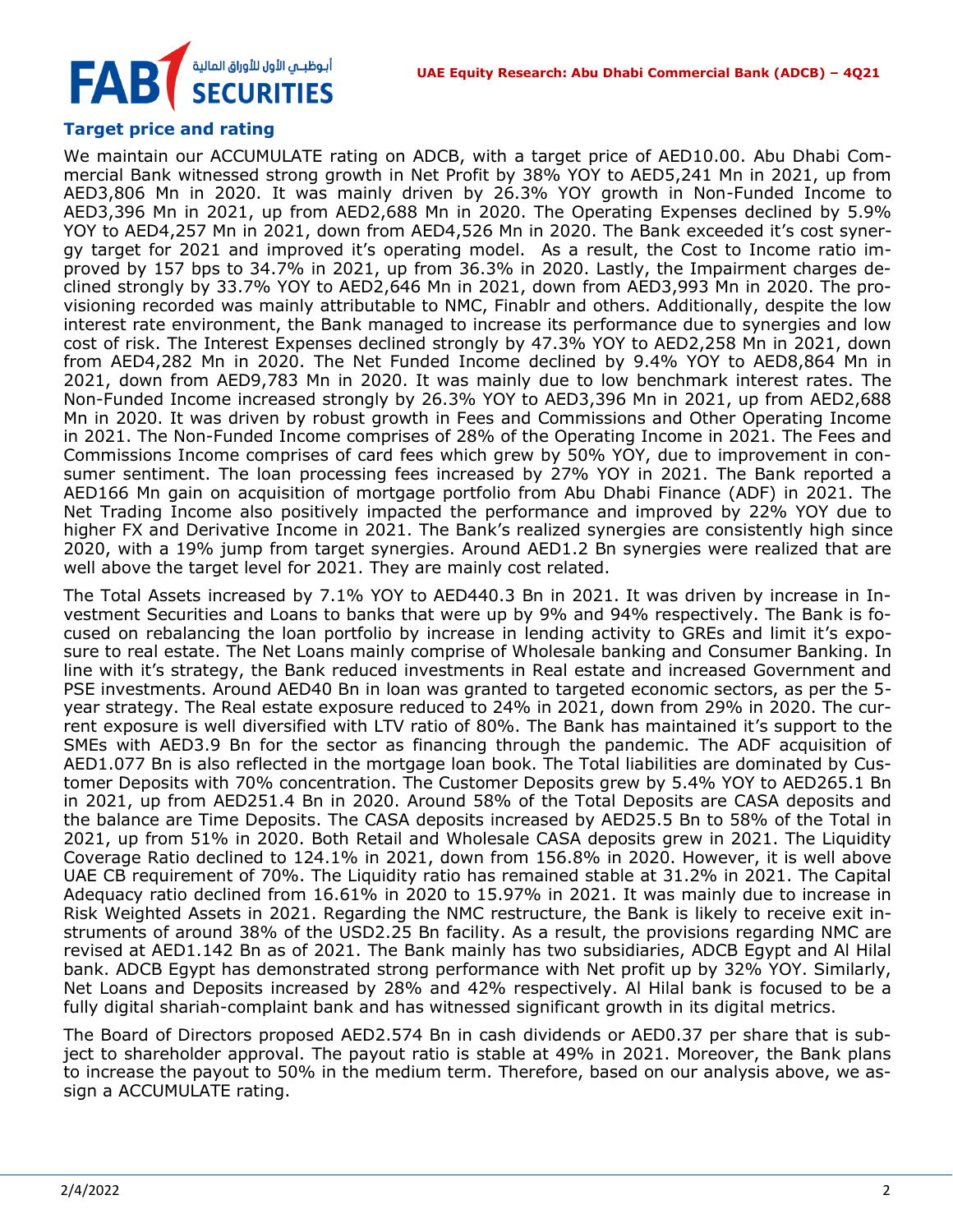

#### **ADCB - Valuation**

| At CMP         | 2017 | 2018 | 2019 | 2020 | 2021 |
|----------------|------|------|------|------|------|
| PER(x)         | 11.1 | 9.9  | 12.4 | 17.3 | 12.1 |
| P/BV(x)        | 1.6  | 1.6  | 1.2  | 1.2  | 1.2  |
| Dividend yield | 5%   | 5%   | 4%   | 3%   | 4%   |

FABS estimate & Co Data

#### **ADCB - P&L**

| AED mm                                        | 4Q20    | 3Q21         | 4Q21     | 4Q21F    | Var      | YOY Ch    | QOQ Ch | 2020     | 2021          | Change   |
|-----------------------------------------------|---------|--------------|----------|----------|----------|-----------|--------|----------|---------------|----------|
| Funded income                                 | 3,033   | 2,740        | 2,820    | 2,850    | $-1.1%$  | $-7.0\%$  | 2.9%   | 14,065   | 11,121        | $-20.9%$ |
| Funded expense                                | -670    | -561         | $-570$   | -596     | $-4.5%$  | $-15.0%$  | 1.6%   | $-4,282$ | $-2,258$      | $-47.3%$ |
| <b>Net funded income</b>                      | 2,362   | 2,179        | 2,250    | 2,254    | $-0.2%$  | $-4.8%$   | 3.2%   | 9,783    | 8,864         | -9.4%    |
| Fees & commissions                            | 434     | 436          | 519      | 507      | 2.4%     | 19.6%     | 19.0%  | 1,551    | 1,899         | 22.5%    |
| Other operating income                        | 267     | 290          | 508      | 387      | 31.1%    | 90.2%     | 75.3%  | 1,137    | 1,496         | 31.6%    |
| Non funded income                             | 701     | 726          | 1,027    | 894      | 14.9%    | 46.5%     | 41.4%  | 2,688    | 3,396         | 26.3%    |
| <b>Operating income</b>                       | 3,063   | 2,905        | 3,277    | 3,148    | 4.1%     | 7.0%      | 12.8%  |          | 12,471 12,259 | $-1.7%$  |
| Operating expenses                            | -1,073  | $-1,013$     | $-1,128$ | $-1,132$ | $-0.3%$  | 5.1%      | 11.4%  | -4,526   | -4,257        | -5.9%    |
| <b>Pre-provision profit</b>                   | 1,990   | 1,892        | 2,149    | 2,015    | 6.6%     | 8.0%      | 13.5%  | 7,945    | 8,002         | 0.7%     |
| Impairments                                   | -938    | -596         | $-669$   | -656     | 2.0%     | $-28.7%$  | 12.2%  | $-3,993$ | $-2,646$      | -33.7%   |
| <b>Operating profit after impair-</b><br>ment | 1,052   | 1,296        | 1,480    | 1,360    | 8.8%     | 40.7%     | 14.2%  | 3,952    | 5,356         | 35.5%    |
| Share of profit of associate                  | 4       | 1            | 1        | 5.       | -86.4%   | -82.3%    | -51.4% | 18       | 8             | -57.4%   |
| <b>Profit before tax</b>                      | 1,056   | 1,298        | 1,481    | 1,365    | 8.5%     | 40.2%     | 14.1%  | 3,970    | 5,363         | 35.1%    |
| Overseas tax expense                          | $-31.8$ | $-24$        | $-29$    | $-18$    | 64.7%    | $-9.2%$   | 20.0%  | $-120$   | $-100$        | $-17.2%$ |
| Loss from discontinued operations             | $-17.0$ | 2            | $-4$     | -8       | $-49.8%$ | -76.4%    | NM.    | $-41$    | $-16$         | $-59.7%$ |
| Non controlling interest                      | 2       | $\mathbf{0}$ | $-5$     | $\Omega$ | NM.      | <b>NM</b> | NM.    | -3       | $-6$          | NM.      |
| <b>Profit for the period</b>                  | 1,009   | 1,275        | 1,443    | 1,339    | 7.8%     | 43.0%     | 13.1%  | 3,806    | 5,241         | 37.7%    |

*FABS estimate & Co Data*

#### **ADCB - P&L KPI**

| AED mm              | 4Q20    | 3Q21  | 4Q21  | YOY Ch  | QOQ Ch | 2020    | 2021    | Change  |
|---------------------|---------|-------|-------|---------|--------|---------|---------|---------|
| Net FI/OI           | 77.1%   | 75.0% | 68.7% | $-845$  | $-635$ | 78.4%   | 72.3%   | $-614$  |
| <b>NIM</b>          | 3.7%    | 3.4%  | 3.3%  | -31     | $-7$   | 3.7%    | 3.3%    | -34     |
| <b>NIS</b>          | $3.6\%$ | 3.4%  | 3.3%  | -30     | $-7$   | 3.6%    | 3.3%    | -33     |
| Fees & comms/OI     | 14.2%   | 15.0% | 15.8% | 167     | 82     | 12.4%   | 15.5%   | 306     |
| Other non-funded/OI | 8.7%    | 10.0% | 15.5% | 678     | 553    | $9.1\%$ | 12.2%   | 309     |
| Cost to income      | 35.0%   | 34.9% | 34.4% | -60     | $-43$  | 36.3%   | 34.7%   | $-157$  |
| Impairment/PPP      | 47.1%   | 31.5% | 31.1% | $-1602$ | -38    | 50.3%   | 33.1%   | $-1719$ |
| Tax/PBT             | $3.0\%$ | 1.9%  | 1.9%  | $-106$  | 10     | 3.0%    | 1.9%    | $-117$  |
| NP/OI               | 32.9%   | 43.9% | 44.0% | 1108    | 12     | 30.5%   | 42.8%   | 1223    |
| <b>ROAE</b>         | 1.8%    | 2.3%  | 2.5%  | 69      | 23     | 6.8%    | $9.0\%$ | 226     |
| <b>ROAA</b>         | 0.2%    | 0.3%  | 0.3%  | 9       | 4      | 0.9%    | 1.2%    | 30      |

*FABS estimate & Co Data*

#### **ADCB Key B/S items**

| (AED MM)<br><b>Net advances</b> | 4020<br>238,976 | 1021<br>235,725 | 2021<br>237,814 | 3021<br>241,912 | 4021<br>244,282 | YOY Ch<br>2.2% |
|---------------------------------|-----------------|-----------------|-----------------|-----------------|-----------------|----------------|
| QOQ change                      | $-1.6\%$        | $-1.4\%$        | $0.9\%$         | $1.7\%$         | $1.0\%$         |                |
| <b>Total assets</b>             | 411,156         | 395,819         | 416,290         | 432,061         | 440,278         | 7.1%           |
| QOQ change                      | $0.5\%$         | $-3.7\%$        | $5.2\%$         | $3.8\%$         | 1.9%            |                |
| <b>Customer deposits</b>        | 251,395         | 238,830         | 250,564         | 255,753         | 265,052         | 5.4%           |
| QOQ change                      | $3.2\%$         | -5.0%           | 4.9%            | $2.1\%$         | $3.6\%$         |                |
| Total shareholders' equity      | 56,597          | 55,719          | 57,104          | 58,161          | 59,360          | 4.9%           |
| QOQ change                      | 2.9%            | -1.6%           | 2.5%            | 1.9%            | $2.1\%$         |                |
| FABS estimate & Co Data         |                 |                 |                 |                 |                 |                |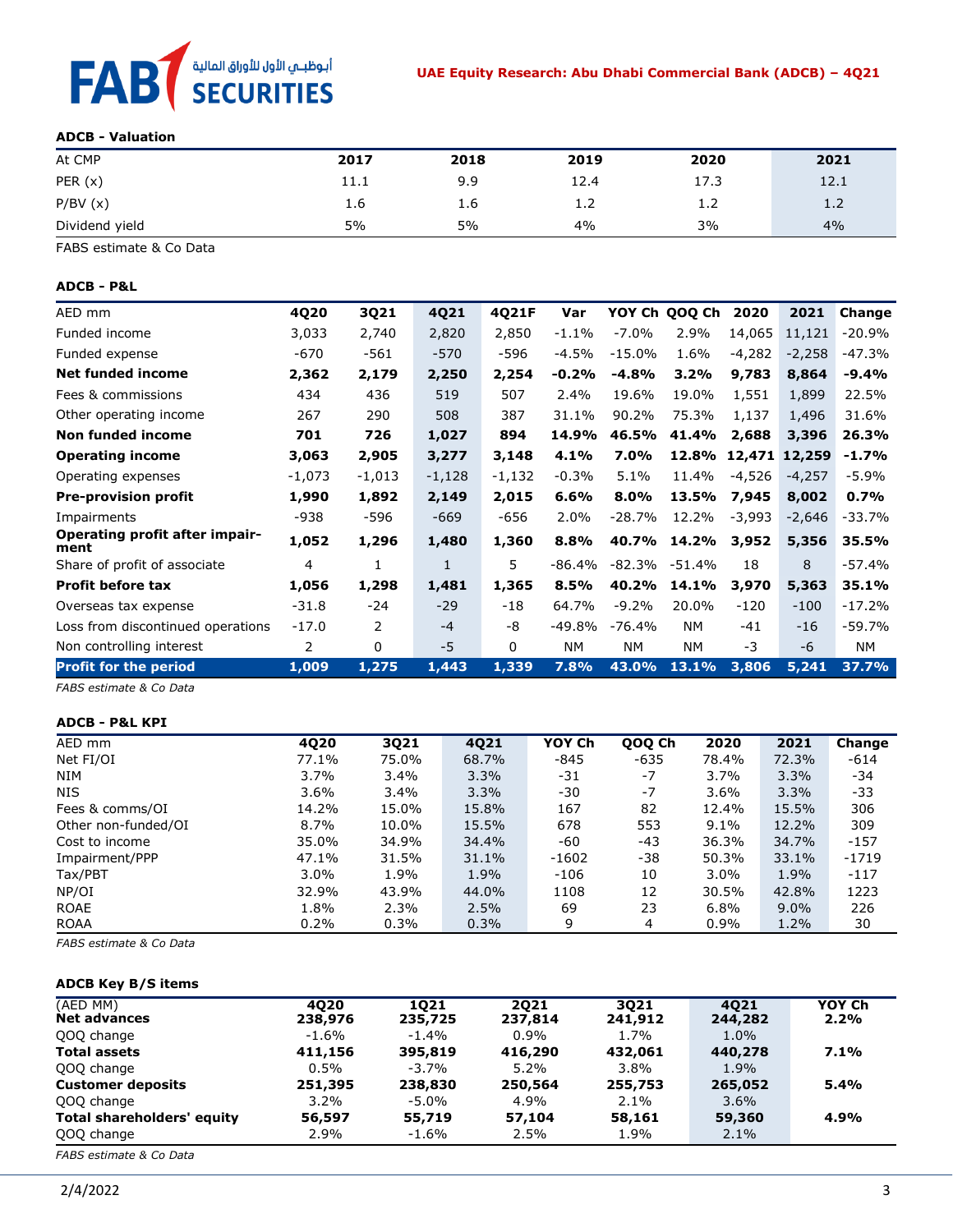#### **Research Rating Methodology:**

| Rating            | Upside/Downside potential    |
|-------------------|------------------------------|
| <b>BUY</b>        | Higher than $+15%$           |
| <b>ACCUMULATE</b> | Between $+10\%$ to $+15\%$   |
| <b>HOLD</b>       | Lower than $+10\%$ to $-5\%$ |
| <b>REDUCE</b>     | Between -5% to -15%          |
| <b>SELL</b>       | Lower than -15%              |

#### **FAB Securities Contacts:**

| <b>Research Analysts</b>     |                        |                            |
|------------------------------|------------------------|----------------------------|
| Ahmad Banihani               | +971-2-6161629         | ahmad.banihani@Bankfab.com |
| <b>Sales &amp; Execution</b> |                        |                            |
| Abu Dhabi Head Office        |                        |                            |
| <b>Trading Desk</b>          | $+971 - 2 - 6161700/1$ | Online Trading Link        |
|                              | +971-2-6161777         |                            |
| <b>Institutional Desk</b>    | +971-4-4245765         |                            |
| Sales and Marketing          | +971-2-6161703         |                            |

#### **DISCLAIMER**

This report has been prepared by FAB Securities (FABS), which is authorised by the UAE Securities and Commodities Authority, licensing registration number 604002, and is a member of the Abu Dhabi Securities Exchange and Dubai Financial Market. The information, opinions and materials contained in this report are provided for information purposes only and are not to be used, construed, or considered as an offer or the solicitation of an offer or recommendation to sell or to buy or to subscribe for any investment security or other financial instrument. The information, opinions and material in this report have been obtained and derived from publicly available information and other sources considered reliable without being independently verified for their accuracy or completeness. FABS gives no representation or warranty, express or implied, as to the accuracy and completeness of information and opinions expressed in this report. Opinions expressed are current as of the original publication date appearing on the report only and the information, including the opinions contained herein, are subject to change without notice. FABS is under no obligation to update this report. The investments referred to in this report might not be suitable for all recipients. Recipients should not base their investment decisions on this report and should make their own investigations, and obtain independent advice, as appropriate. Any loss or other consequences arising from the uses of material contained in this report shall be the sole and exclusive responsibility of the recipient and FABS accepts no liability for any such loss or consequence. The value of any investment could fall as well as rise and the investor may receive less than the original amount invested. Some investments mentioned in this report might not be liquid investments, which could be difficult to realise in cash. Some investments discussed in this report could be characterised by high level of volatility, which might result in loss. FABS owns the intellectual property rights and any other material contained in this report. No part of this report may be reproduced, utilised or modified in any form either in whole or in part or by any electronic, mechanical or other means, now known or hereafter invented, including photocopying and recording, or stored in any retrieval system without the prior consent of FABS in writing. While utmost care has been taken to ensure that the information provided is accurate and correct, neither FABS, nor its employees shall, in any way, be responsible for the contents. By accepting this document, the recipient agrees he/she has read the above disclaimer and to be bound by the foregoing limitations/ restrictions.